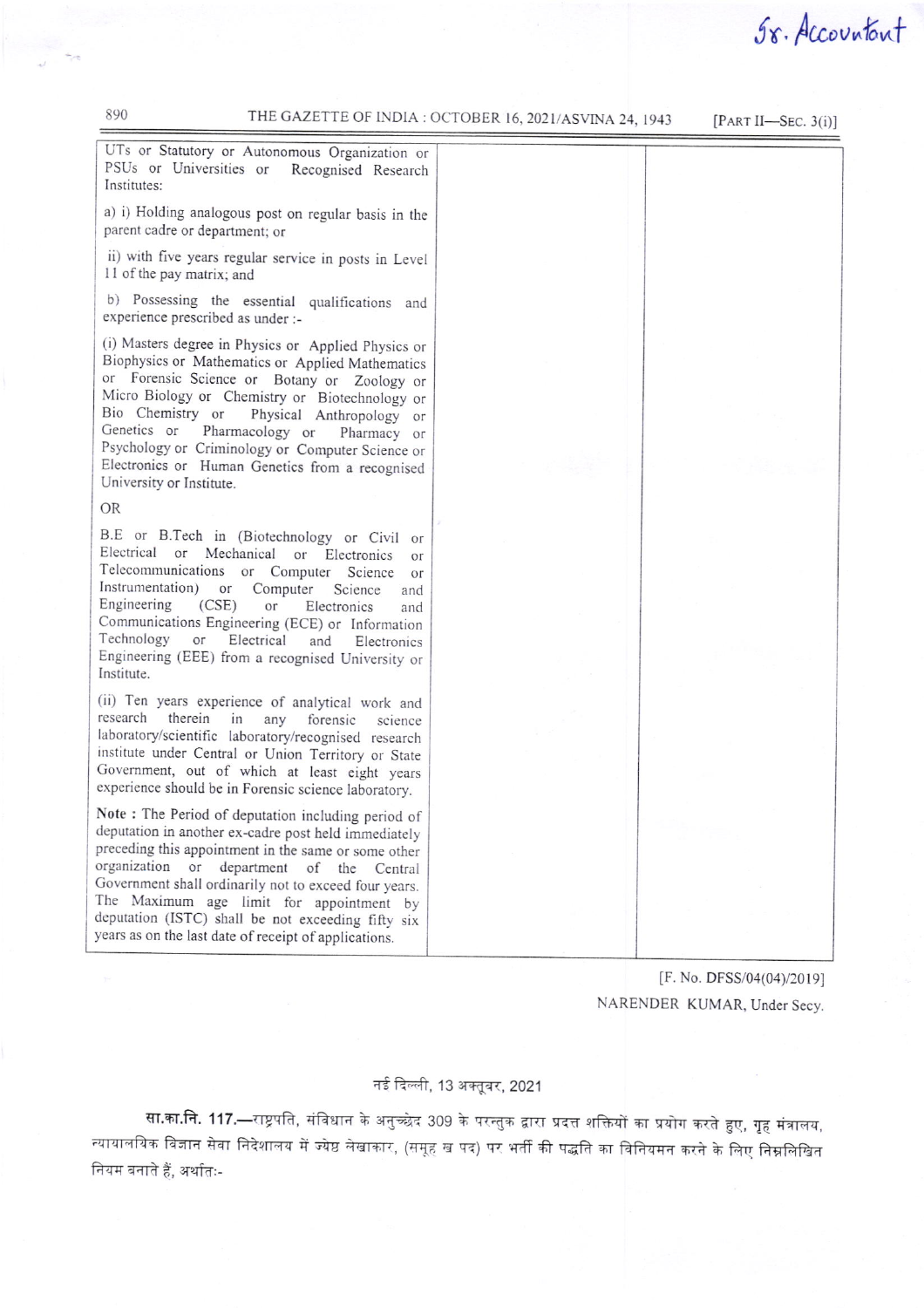[भाग II-खण्ड 3(i)]

## $1.$ संक्षिप्त नाम और प्रारंभ .—

- इन नियमों का संक्षिप्त नाम गृह मंत्रालय, न्यायालयिक विज्ञान सेवा निदेशालय, ज्येष्ठ लेखाकार (समूह -ख पद) भर्ती  $(1)$ नियम, 2021 है।
- ये राजपत्र में उनके प्रकाशन की तारीख से प्रवृत होगें ।  $(2)$
- **पद की संख्या, वर्गीकरण, वेतन मैट्रिक्स में स्तर.—**पद की संख्या, उसका वर्गीकरण, वेतन मैट्रिक्स में स्तर वे होंगे जो इन  $2.$ नियमों से उपाबद्ध अनुसूची में स्तंभ (2) से स्तंभ (4) में विनिर्दिष्ट है ।
- **भर्ती की पद्धति, आयु सीमा, अर्हताएं आदि.—** उक्त पदों की भर्ती की पद्धति, आयु सीमा, अर्हताएं और उनसे संबंधित अन्य बातें 3. वे होंगी जो उक्त अनुसूची के स्तंभ (5) से स्तंभ (13) तक में विनिर्दिष्ट हैं ।

## 4. निरर्हता.—वह व्यक्ति

- जिसने ऐसे व्यक्ति से जिसका पति या जिसकी पत्नी जीवित है, विवाह किया है, या विवाह की संविदा की है; या , (क)
- जिसने अपने पति या अपनी पत्नी के जीवित होते हुए किसी व्यक्ति से विवाह किया है, या विवाह की संविदा की है **(ख)** उक्त पद पर नियुक्ति का पात्र नहीं होगा :

परन्तु यदि केन्द्रीय सरकार का समाधान हो जाए कि ऐसा विवाह ऐसे व्यक्ति ओर विवाह के अन्य पक्षकार को लागू स्वीय विधि के अधीन अनुज्ञेय है और ऐसा करने के लिए अन्य आधार हैं तो वह किसी व्यक्ति को इन नियम के प्रवर्तन में छूट दे सकेगी ।

- **शिथिल करने की शक्ति.—** जहां केन्द्रीय सरकार की यह राय हो कि ऐसा करना आवश्यक या समीचीन है, वहां वह, उसके लिए 5. जो कारण है उन्हें लेखबद्ध करके, तथा संघ लोक सेवा आयोग से परामर्श करके इन नियमों के किसी उपबंध को किसी वर्ग या प्रवर्ग के व्यक्तियों की बाबत, आदेश द्वारा शिथिल कर सकेगी ।
- **व्यावृति.—** इन नियमों की कोई बात, ऐसे आरक्षणों, आयु-सीमा में छूट और अन्य रियायतों पर प्रभाव नहीं डालेगी ,जिनका 6. केन्द्रीय सरकार द्वारा इस संबंध में समय समय पर जारी किए गए, आदेशों के अनुसार अनुसूचित जातियों, अनुसूचित जनजातियों, भूतपूर्व सैनिकों और अन्य विशेष प्रवर्ग के व्यक्तियों के लिए उपबंध करना अपेक्षित है ।

| पद का नाम              | पद संख्या                                                              | वर्गीकरण                                                         | वेतन मैट्रिक्स में<br>स्तर    | चयन या अचयन<br>पद | सीधे भर्ती किए जाने<br>वाले व्यक्तियों के लिए<br>आयु-सीमा       |
|------------------------|------------------------------------------------------------------------|------------------------------------------------------------------|-------------------------------|-------------------|-----------------------------------------------------------------|
| (1)<br>ज्येष्ठ लेखाकार | (2)                                                                    | (3)                                                              | (4)                           | (5)               | (6)                                                             |
|                        | $03*(2021)$<br>*कार्यभार के<br>आधार पर<br>परिवर्तन किया जा<br>सकता है। | साधारण केन्द्रीय<br>सेवा, समूह 'ख'<br>अराजपत्रित,<br>अनुसचिवीय । | स्तर.7(44900-<br>142400/- रु) | लागू नहीं होता    | लागू नहीं होता<br>SST A FLORIDAY LAP<br>ya saka ya tati wa 1979 |

अनुसूची